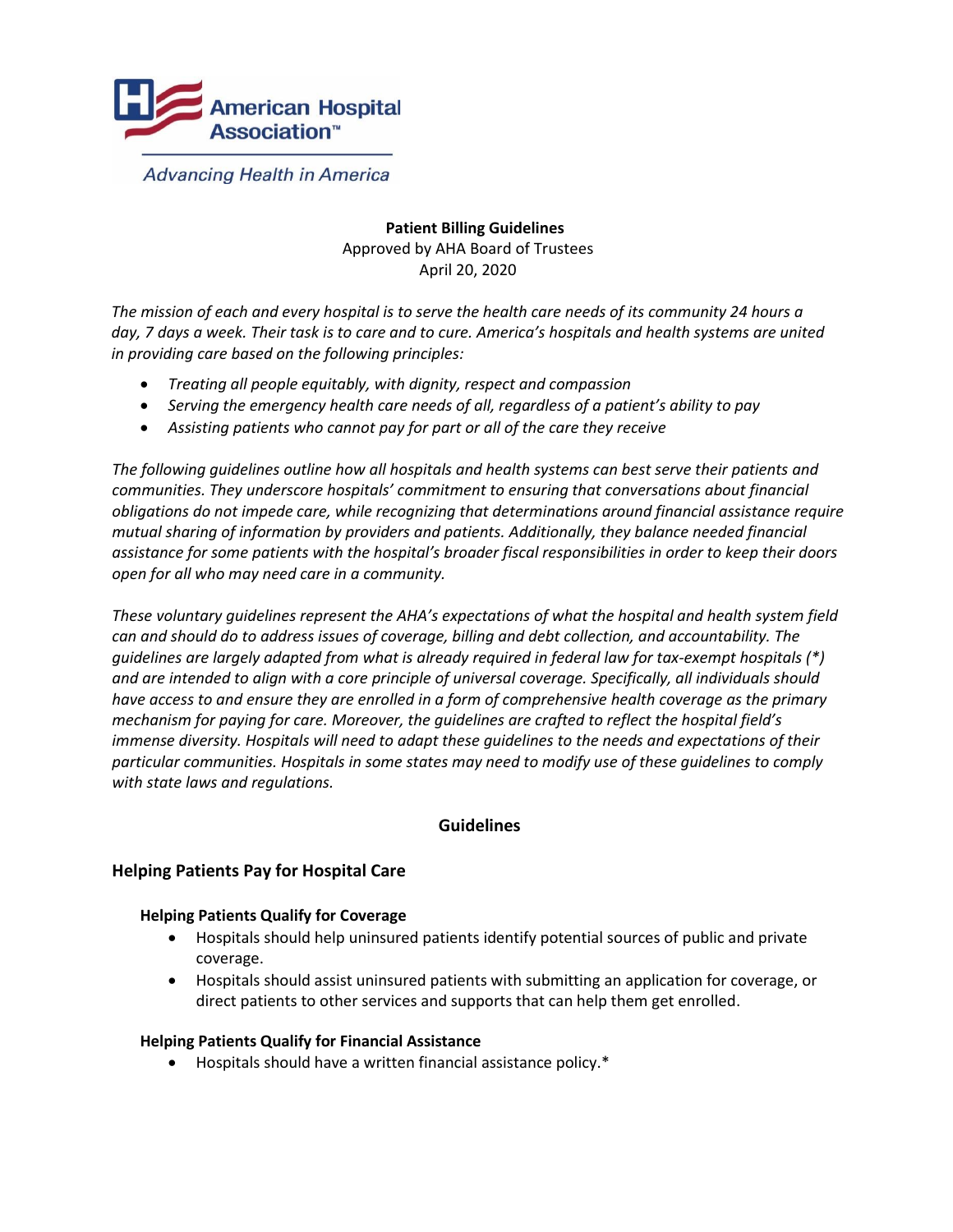- Hospitals' financial assistance policy should describe when care may be free or discounted, and delineate eligibility criteria, the basis for determining a patient's out-of-pocket responsibility and the method for applying for financial assistance.\*
- Hospitals should communicate this information to patients in a way that is easy to understand, culturally appropriate and in the most prevalent languages used in their communities.\*
- Hospitals should publicize their financial assistance policies broadly within the community served (e.g., post on the premises and on the website and/or distribute directly to patients) and share them with other organizations that assist people in need.\*

# **Providing Financial Assistance to Patients**

- Hospitals should create and adhere to a reasonable and compassionate policy that governs the free care for patients with the most limited means as defined by income below 200% of the federal poverty limit (FPL) combined with a level of assets appropriate for the community.
- Hospitals should create and adhere to a reasonable and compassionate policy that governs the payment obligations for other patients of limited means up to a certain percentage of income and assets, or percentage of the FPL, as appropriate for the community, regardless of insurance status.
- Hospitals should provide a reasonable discount when billing patients of limited means.\*
- Hospitals should apply financial assistance policies consistently and fairly, without regard to race, ethnicity, gender, religion, etc.

# **Ensuring Fair Billing and Debt Collection Practices**

## **Communicating Effectively with Patients**

- Hospitals should use a billing process that is clear, concise, accurate and patient friendly.
- Hospitals should respond promptly to patients' questions about their bills and requests for financial assistance.
- Hospitals should provide financial counseling to patients to assist them in paying their bill, and make the availability of this counseling widely known.
- Hospitals should have a written debt collection policy.\*
- Hospitals should ensure that every effort is made to work together with patients to determine whether the individual is eligible for financial assistance before undertaking significant collections actions, and those efforts can include working with other organizations or entities that can help make the determination.\*
- Hospitals' written collections policies should include the actions that may be taken in the event of nonpayment and require an advance notice of at least 30 days to patients identifying the specific action(s) it intends to take, when the action will be initiated, and the availability of financial assistance.\*
- Hospitals should ensure that staff members who work closely with patients are educated about hospital billing, financial assistance, and collection policies and practices.

## **Oversight of Third-party Debt Collection**

 Hospitals should require any contracted third-party debt collection company to be compliant with the Fair Debt Collection Practices Act.

\*These guidelines are currently required in federal law for tax-exempt hospitals.